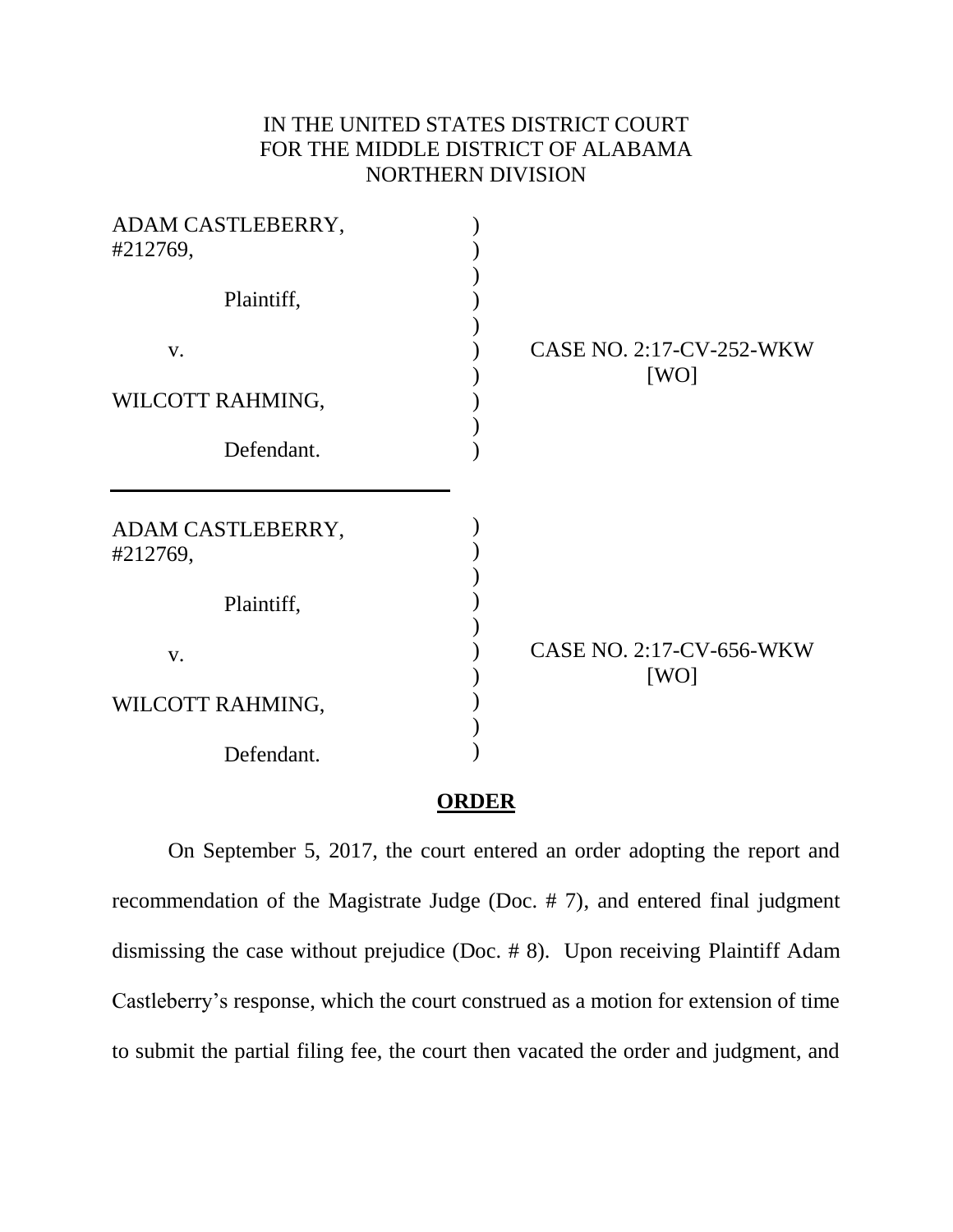granted Mr. Castleberry an extension of time to submit the partial filing fee of \$12.50 by October 12, 2017. (Doc. # 10.) That date having come and gone without any payment received by Mr. Castleberry, the Recommendation of the Magistrate Judge (Doc.  $\#$  4), and Mr. Castleberry's objections thereto (Doc.  $\#$  5), is once again before the court.

The court has conducted an independent and *de novo* review of those portions of the Recommendation to which objection is made. *See* 28 U.S.C. § 636(b). The Recommendation favored dismissal of Mr. Castleberry's complaint under 28 U.S.C. § 1915(b)(1)(A) for his failure to pay the initial partial filing fee. Mr. Castleberry objected to this disposition on the grounds that he had filed multiple requests to pay the fee from his prisoner account, and that he planned to send in another such request. On this basis, the Magistrate Judge then granted Mr. Castleberry an extension, ordering that he pay the partial fee on or before July 28, 2017. (Doc. # 6.) As recounted above, Mr. Castleberry has still not paid the fee—even after the additional extension to October 12, 2017—so the Recommendation is due to be adopted.

## Accordingly, it is ORDERED that:

- 1. The Recommendation of the Magistrate Judge (Doc. # 4) is ADOPTED;
- 2. Mr. Castleberry's objections (Doc. # 5) are OVERRULED;